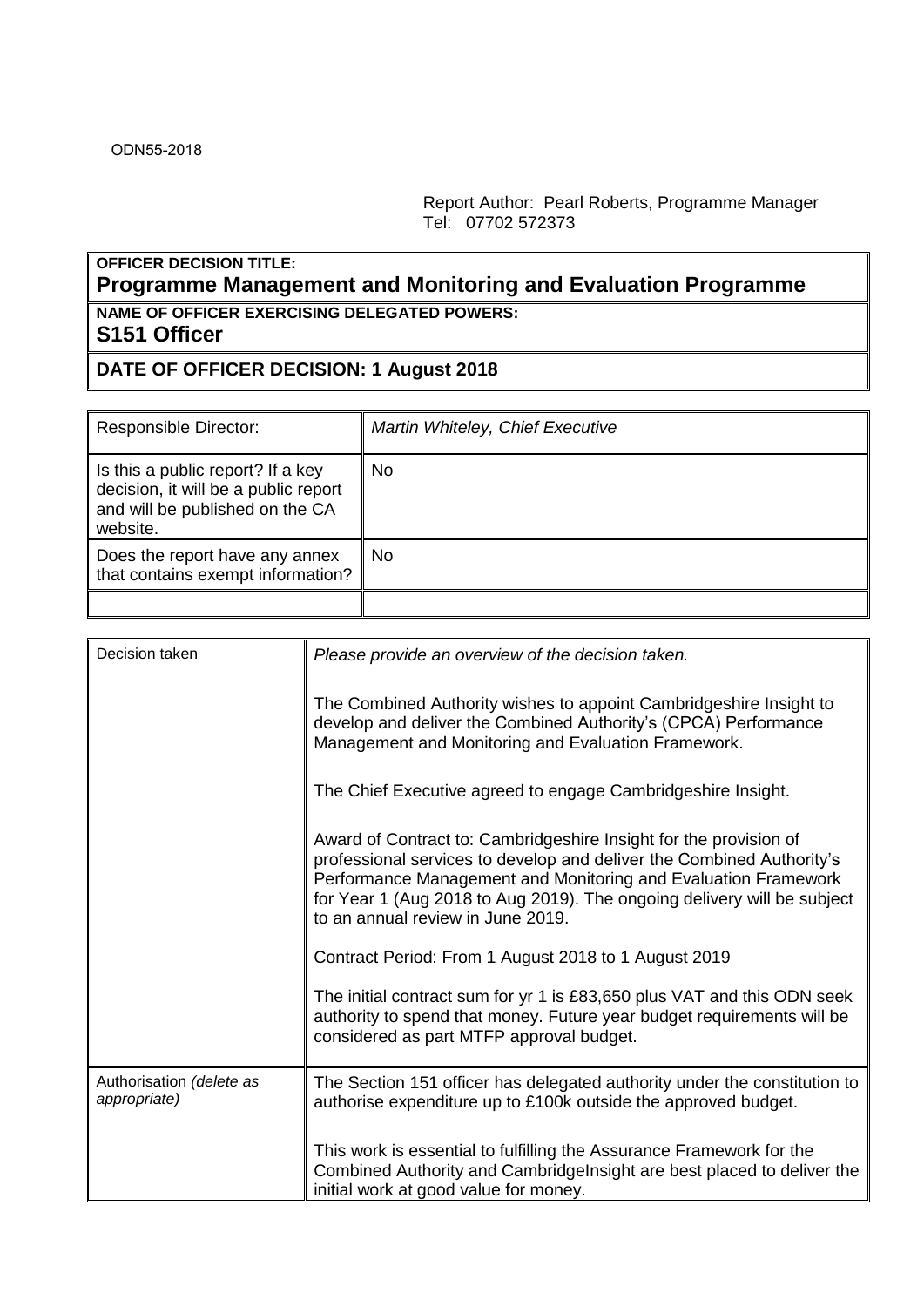| Background Information                                                                                                 | As part of the Devolution Deal the Combined Authority has a<br>commitment to:<br>Maintain an up-to-date Assurance Framework (incorporating the<br>$\bullet$<br>Monitoring and Evaluation Plan; to use evidence to justify policy<br>decisions and to effectively monitor the outputs and outcomes of<br>policy (and spending plans);<br>To support an independent evaluation for the Combined<br>$\bullet$<br>Authority's work up to its first Gateway Review in 2022; providing<br>evidence of the effectiveness of its interventions.<br>The initial Monitoring and Evaluation Plan of the Combined Authority's<br>Assurance Framework was developed in Q1 2017 and updated in |  |  |  |
|------------------------------------------------------------------------------------------------------------------------|----------------------------------------------------------------------------------------------------------------------------------------------------------------------------------------------------------------------------------------------------------------------------------------------------------------------------------------------------------------------------------------------------------------------------------------------------------------------------------------------------------------------------------------------------------------------------------------------------------------------------------------------------------------------------------|--|--|--|
|                                                                                                                        | October 2017.<br>The Combined Authority has subsequently agreed its 2030 Ambition<br>and its Four Year Plan (May 2018).                                                                                                                                                                                                                                                                                                                                                                                                                                                                                                                                                          |  |  |  |
|                                                                                                                        | Central Government require the Combined Authority to develop and<br>submit its refreshed Monitoring and Evaluation Plan by 27 September<br>2018.                                                                                                                                                                                                                                                                                                                                                                                                                                                                                                                                 |  |  |  |
| Alternative options<br>considered.                                                                                     | Do Nothing. This option was discounted on the basis that the<br>Combined Authority is committed to maintaining its Assurance<br>Framework and developing in Monitoring and Evaluation Plan and<br>wishes to initiate the work to develop and deliver the Performance<br>Management and Monitoring and Evaluation Programme without delay.                                                                                                                                                                                                                                                                                                                                        |  |  |  |
|                                                                                                                        | Seek Quotations. This option was discounted on the basis that the<br>advice and professional services required by the CPCA is urgent and<br>that Cambridgeshire Insight (a specialist team within one of the CPCA's<br>partner local authorities) possesses the requisite expertise and<br>experience having developed the first iterations of the Monitoring and<br>Evaluation Plan to understand the Combined Authority context, Central<br>Government requirements and the requisite technical expertise to make<br>rapid progress in delivering the programme.                                                                                                               |  |  |  |
|                                                                                                                        |                                                                                                                                                                                                                                                                                                                                                                                                                                                                                                                                                                                                                                                                                  |  |  |  |
| Consultation                                                                                                           | List any relevant consultation undertaken in relation to the decision.<br>For example portfolio holders, other Chief Officers.<br>The Mayor has been consulted about the relative merits of using<br>the third party services to support the programme.                                                                                                                                                                                                                                                                                                                                                                                                                          |  |  |  |
| Declarations / Conflicts of<br>Interests (only if the decision<br>falls under the 'Express<br>Authorisation' category) | None                                                                                                                                                                                                                                                                                                                                                                                                                                                                                                                                                                                                                                                                             |  |  |  |